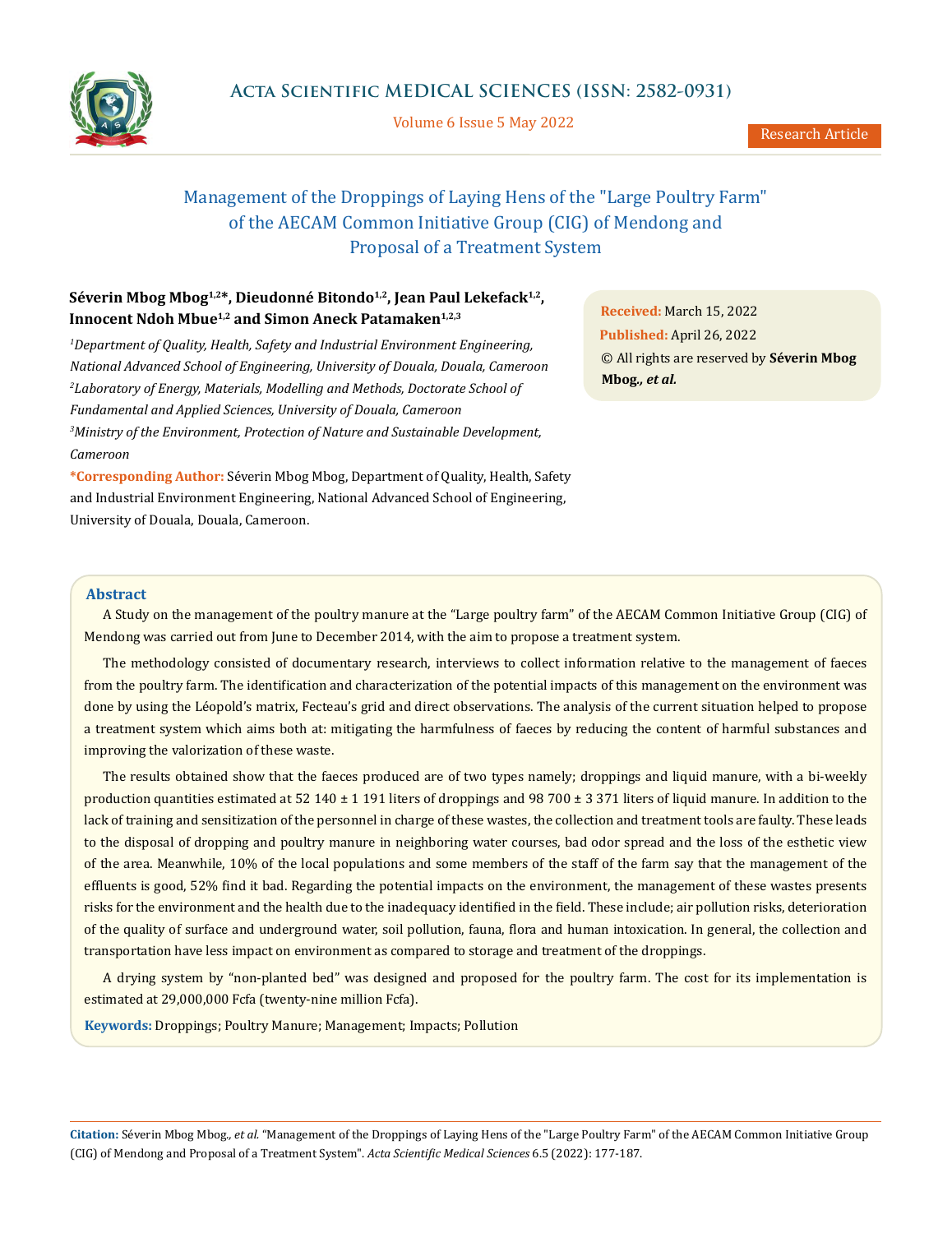#### **Introduction**

Animal production accounts for about 40% of the global value of agricultural production. It is growing faster than any other agricultural sub-sector. It supports the livelihood of some 1.3 billion people [1]. Animal production is an important economic activity, contributing 3, 10 and 16% of the gross domestic product of Cameroon, Central African Republic and Chad respectively. It is an extensive animal production of low-productivity, which is at the same time a source of income and a capital reserve for farmers [3]. Poultry farming plays an important nutritional, economic and socio-cultural role in the Central African region [6].

In Cameroon, poultry farming represents 16% of agricultural production and is a source of income for about 30% of the population [2]. In Algeria, poultry farming accounts for 30% of animal production and its products provide more than 50% of the average animal food intake [4].

The galloping population growth (of the order of 3% or more) in most sub-Saharan countries poses the problem of meeting animal protein needs, both in quantity and quality. To meet these needs, it is necessary to move towards intensification of animal production [2].

However, the intensification of livestock farming is not without negative effects on the society and the environment. The poultry sector generates large quantities of waste, including slurry, droppings, manure, blood, feathers, shells and poultry corpses. Due to their microbiological pollution load, effluents from poultry farms constitute a significant danger to public health. The management of disposal becomes difficult, especially in certain regions where intensive breeding is concentrated  $[10]$ . They are therefore discharged into receiving environments without specific treatment.

Cameroon has developed several legislative and regulatory texts relating to environmental management. Law 98/005 of 14 April 1998 on the water regime, in its article 4, prohibits the dumping, flowing, throwing, infiltration, burying, spreading, direct or indirect deposit in water of any solid, liquid or gaseous matter and in particular industrial, agricultural and atomic waste likely to alter the quality of surface or underground water, or sea water within the territorial limits, to harm public health as well as aquatic or underwater fauna and flora, to jeopardize the economic and tourist development of the regions. The Cameroonian Law makes of the person whose activity generates waste, whether hazardous or not, responsible for its disposal. Sanctions are provided for offenders. Therefore, it is important to regularly identify the different waste flows, the quantities produced, the processes that generate them and the costs involved, to carry out inventories of the disposal channels and the current storage methods. This monitoring and analysis of the quantities and costs of waste therefore makes it possible to highlight weaknesses and strengths in the management of the waste produced and to identify the possibilities for improving its disposal.

Several studies on the management of poultry manure have been carried out worldwide. We can cite the work of Paillat, Guérin, Medoc and Aubry, 2003. However, no study has focused on the management of waste from poultry effluent in Cameroon. After nearly a decade of operation, the promoters of the "Large Poultry Farm" need to assess the effectiveness and efficiency of the management system for the produced poultry droppings. In other words, are the collection, transport, treatment, storage and disposal systems for the poultry droppings produced within the "Large Poultry Farm" environmentally friendly? Hence the particular interest of this topic.

The general objective of this study is to evaluate the management of the droppings of laying hens at the AECAM CIG Mendong poultry farm and to propose an appropriate treatment system in case of identified failure.

More specifically, it aims to:

- Conduct an inventory of the management of laying hen droppings in the farm;
- Identify and characterize the impacts of managing laying hen droppings;
- Propose a system for treating laying hen droppings from the AECAM's CIG "Large Poultry farm".

#### **Material and Methodology**

The inventory of the management of laying hen droppings was done on one hand through direct observations, and on the other hand through a semi-structured interview and exchanges with the promoters as well as with farm agents and local residents.

**Citation:** Séverin Mbog Mbog*., et al.* "Management of the Droppings of Laying Hens of the "Large Poultry Farm" of the AECAM Common Initiative Group (CIG) of Mendong and Proposal of a Treatment System". *Acta Scientific Medical Sciences* 6.5 (2022): 177-187.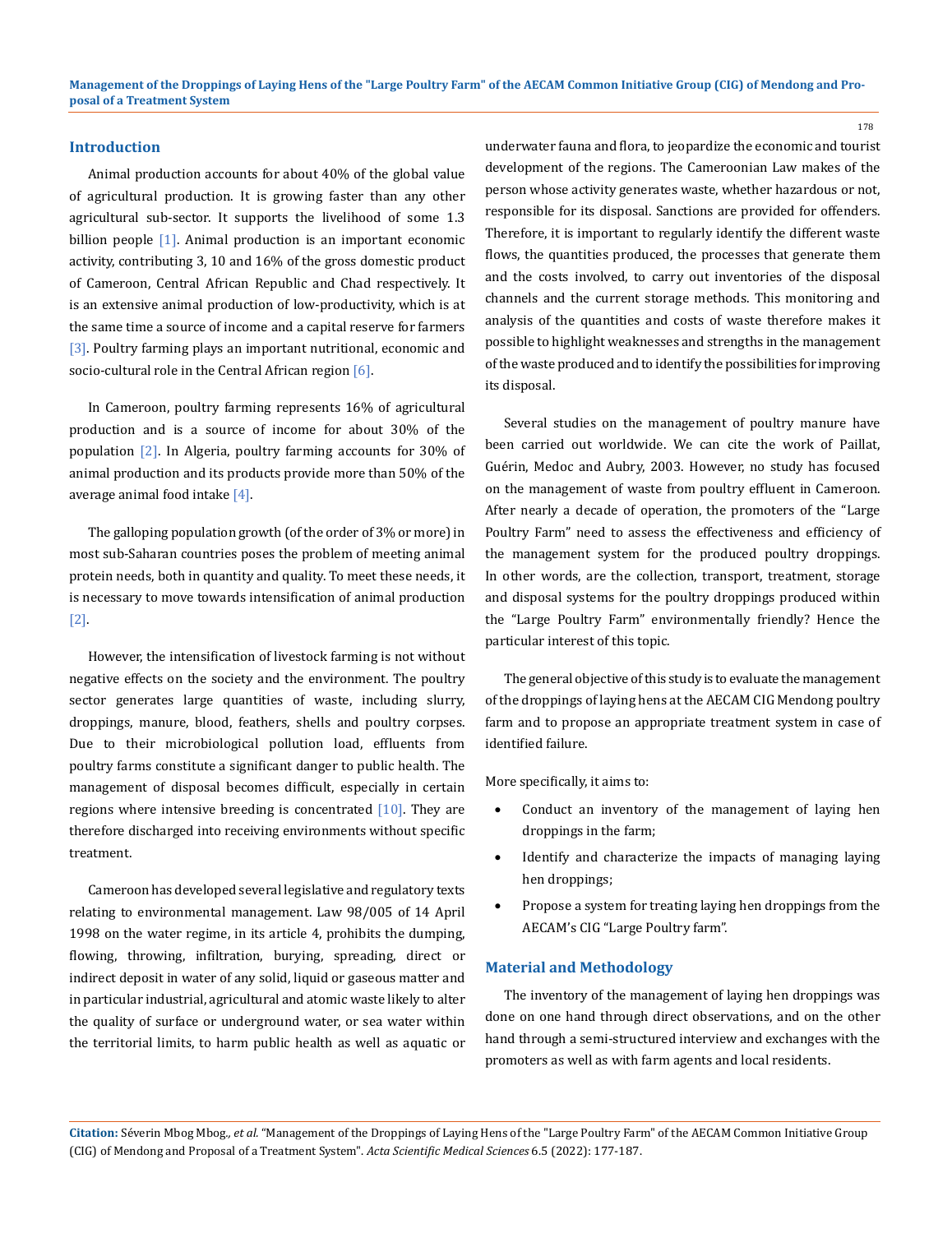During this research period, interviews were conducted with some of the farm's managers and employees. These interviews focused on wastewater management methods, water supply sources, sanitation infrastructures built by the structure, the state of sanitation of the farm, and the causes and harmful consequences of poultry droppings on the environment. In total, about fifty survey forms were administered within the farm and to the neighboring populations. To this end, the workers were monitored in their daily tasks for about four months in order to verify the relevance of the answers given in the interviews and surveys.

In order to obtain reliable data, the interviews were complemented by direct observation of the farm's droppings management system for laying hens. These observations provided a closer look at the actual hen's droppings management practices, and the images helped to illustrate the work. These observations served as a source of concrete information.

The identification and characterization of impacts related to the management of poultry droppings were respectively carried out using the Léopold's matrix and the Martin Fecteau's grid.

The impacts were identified using the Leopold matrix. This matrix correlates elements related to the management of the droppings with environmental components.

Impact characterization consists of determining the significance of the likely impact identified in the interrelationship matrix. On the basis of certain indicators, it makes it possible to determine the importance of risks or interactions on the environment. The significance of potential impacts identified on the management of poultry droppings on the "Large Poultry Farm" is determined using Fecteau's grid (1997), which integrates the parameters of duration, intensity, and extent of the impact. These three parameters are aggregated into a summary indicator to define the absolute significance of the impact. A fourth parameter (sensitivity of the environment) is added to the absolute importance to give the relative importance of the impact.

Dehydration techniques using drum kilns and paddle dryers are expensive for developing countries. The failure of this system in the AECAM CIG poultry farm in Mendong, therefore, suggests the need for less demanding and more manageable alternatives. Natural dehydration does not use fuel.

Non-planted drying beds could therefore contribute to the dehydration of the said droppings and allow for their better management, thus contributing to environmental protection. The drying bed thus offers more advantages than the previous methods. Here the drying is natural and fast, and outside the building, which reduces pungent odours due to the emission of ammonia into the building and the atmosphere [7].

The proposal for an efficient and sustainable treatment system for laying hen droppings from the "Large Poultry Farm" of the AECAM CIG in Mendong was carried out using a methodology that consisted of determining the designing parameters of the various system structures. However, preliminary work on the literature review led to the selection of non-planted drying beds that have demonstrated their performance in the dewatering of faecal sludge [8]. However, the designing of such a system necessarily requires taking into account parameters such as: quantification of the average volume of droppings produced as a function of time, the hydraulic load, the residence time, the available surface and the dry matter (DM) rate.

The quantity of chicken droppings produced on the farm was estimated three times a week for two weeks, on Mondays, Wednesdays and Saturdays. To do this, the height of the droppings in the bin was measured with a pigeonhole before the chicken coops were cleaned. After the slurry has been emptied into the storage tank, the height of the effluent is measured again, as well as its length and width. The initial volume and the volume after cleaning are then calculated.

The difference between the initial volume and the volume after cleaning is used to obtain the daily volume of slurry discharged. Since the dimensions of the truck bucket are known, the height occupied by the droppings after evacuation is measured and the volume calculated. The total volume of droppings produced in the two production units is calculated by summing the volume of dropping and the volume of slurry.

The theoretical surface area of the dehydration bed was calculated by dividing the daily volume of droppings produced by the hydraulic load. A residence time of the droppings on the bed was set. The available surface area within the poultry farm was measured. The total area required for the construction of the structure was calculated by multiplying the theoretical bed area

**Citation:** Séverin Mbog Mbog*., et al.* "Management of the Droppings of Laying Hens of the "Large Poultry Farm" of the AECAM Common Initiative Group (CIG) of Mendong and Proposal of a Treatment System". *Acta Scientific Medical Sciences* 6.5 (2022): 177-187.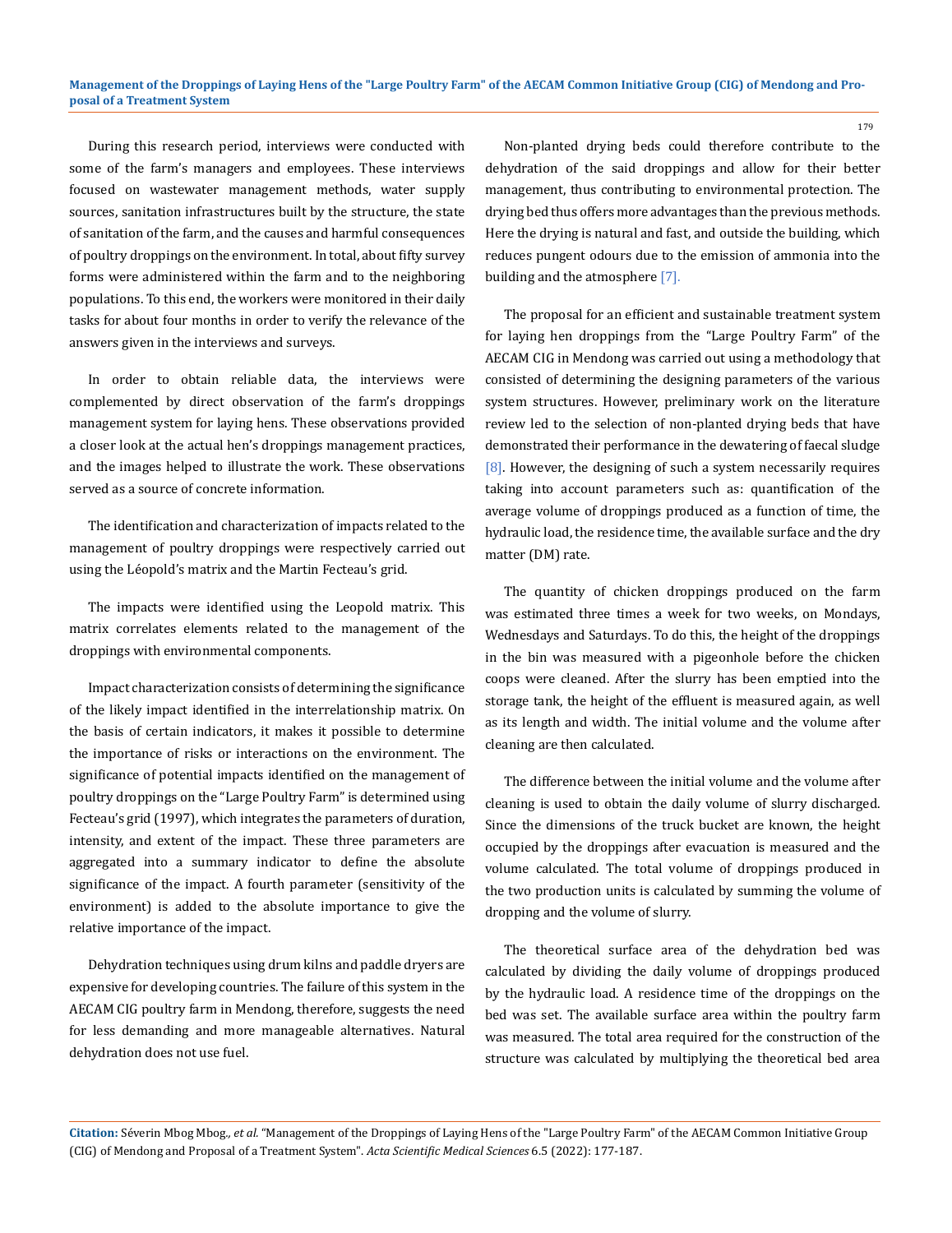by the residence time. The length, width, thicknesses of the filter layers and the freeboard were determined as well as the width of the gaps between the beds. This gap width includes the wall thicknesses. The actual surface area of a bed was calculated by multiplying the set length by the set width. The number of beds required was calculated by dividing the total available area by the actual area. The height of the walls was calculated by adding the thicknesses of the different filter layers, the hydraulic load and the freeboard. The construction cost of a bed was calculated according to three parameters: the duration of the construction site, the quantities of materials to be used and the quality of the personnel to be employed. Indeed, the quantities of materials (sand, gravel, cement, rebar, formwork, timber, nails, sheet metal, PVC pipes, breeze blocks, etc.) to be used were calculated. The unit price applied to these quantities gave the direct cost. A percentage allocated to the direct cost was used to obtain the total cost of the work.

The data from the various surveys were processed and analyzed using SPSS Statistics 20 and Microsoft Office Excel 2007. The mapping of the Yaounde VI District was done using Arc GIS 10 software.

## **Results**

The droppings of the laying hens produced at the "Large Poultry Farm" of the AECAM CIG are essentially of two types: droppings and slurry (Table I). The quantities produced for each type vary according to the corresponding maintenance days. Overall, 52,140 ± 1191 liters of droppings and 98,700 ± 3371 liters of slurry are produced on average on the farm every two weeks. This corresponds to a total quantity of  $150,840 \pm 4290$  liters for the same period. The weekly production is therefore around  $75,420 \pm 2,145$  liters of droppings. However, the quantities of slurry produced are almost double the quantities of droppings collected.

At AECAM's CIG "Large Poultry Farm" in Mendong, the staff responsible for managing the hens' droppings use state-of-the-art, high-performance equipment. The equipment used inside the hen houses is automated. These include scrapers (Figure 1a) in the pits under the cage batteries, conveyor belts under each row of cages with a belt conveyor at the end of the roller. Outside the barn, eight shovels, two wheelbarrows and two trucks (Figure 1b) are used to collect and transport the droppings from the production area

to the storage area inside the farm. In addition to this collection and transport equipment, there is also processing equipment consisting of three digesters, a paddle oven and a rotary cylinder dryer



**Figure 1:** Some material resources used (a- Scraper; b- Truck).

At the AECAM's CIG "Large Poultry Farm", the collection, storage and treatment of layer hen droppings are carried out by means of several advanced devices and tools (Figure 7). In fact, the evacuation of droppings from inside the rearing building to the outside is done by means of scrapers (Figure 7 a: scraper under cages) and by electrically operated evacuation belts in the building. At the end of the roller a belt conveyor transfers them out of the henhouse.

Once evacuated, the droppings follow a channel (Figure 7b: collection gutter) to a transitional collector (Figure 7c: watertight basin) that feeds the digesters. In order to ensure a rapid and gravity-fed evacuation of the droppings to the transitional tank, a large amount of water is added to the scraped droppings.

The droppings that are discharged with the belt conveyor are collected in dump trucks and transported to a storage area in a corner of the farm.

At the end of the digestion process, the residues from the biodigester (digestate) are stored in compensation tanks which in turn empty their contents into a deep watertight pit (Figure 2).

The hen droppings and dehydrated slurry are transported using wheelbarrows (Figure 3a). These dried droppings are put into bags and then stored and covered with tarpaulins (Figure 3b).

**Citation:** Séverin Mbog Mbog*., et al.* "Management of the Droppings of Laying Hens of the "Large Poultry Farm" of the AECAM Common Initiative Group (CIG) of Mendong and Proposal of a Treatment System". *Acta Scientific Medical Sciences* 6.5 (2022): 177-187.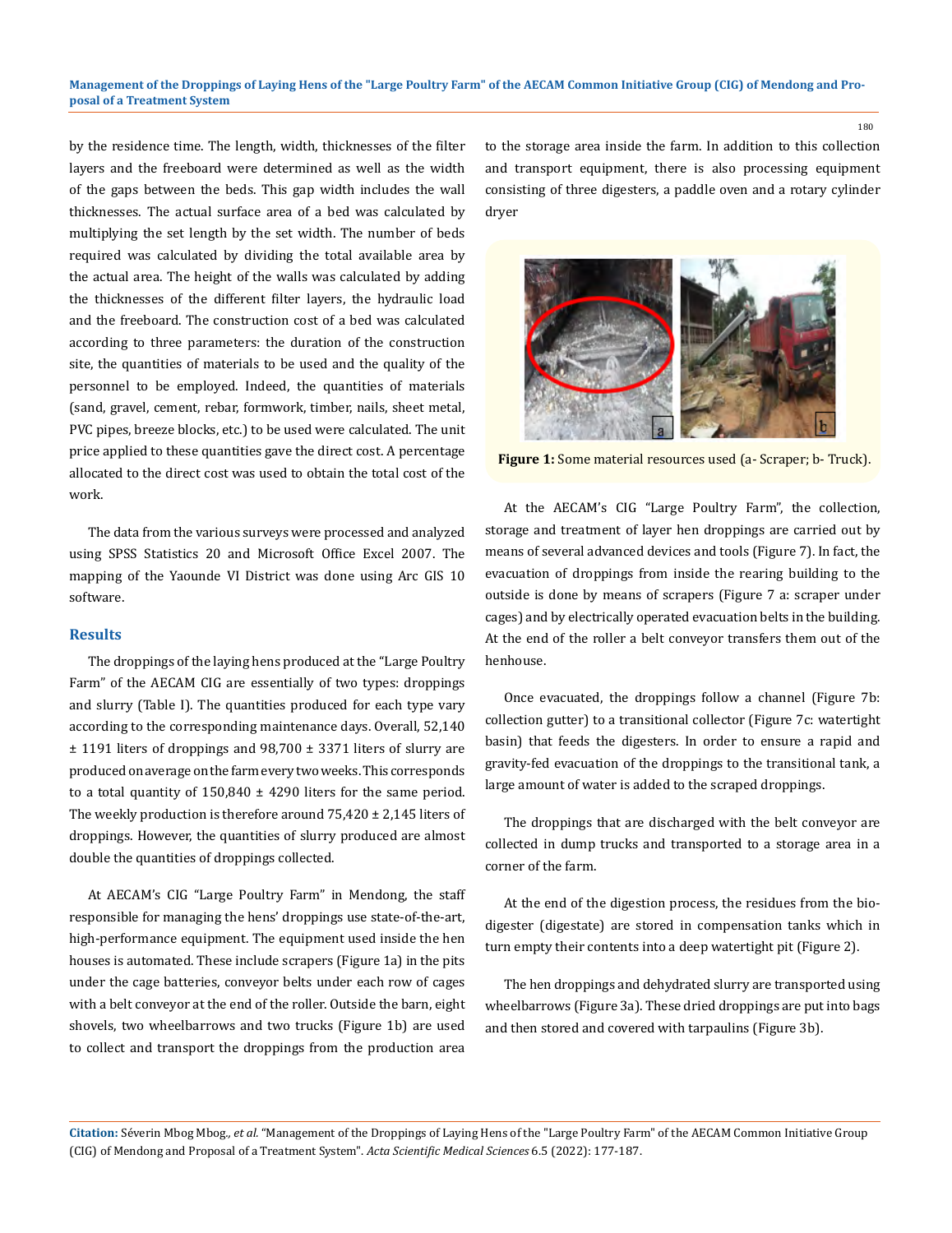

**Figure 2:** Collection and treatment systems for the farm's hen droppings (a: Scraper under cages; b: Collection gutter; c: Digester feed tank; d: Digestate collection pit).



**Figure 3:** Transport and storage of dried droppings (a- Transport; b- Storage).

On the field, it was found that the drying devices are failing. The malfunctioning of the digester and the low capacity of the slurry storage tanks lead to the discharge of chicken droppings into the storm water collection gutters (Figure 4a and 4b), which discharge them directly into the aquatic environment (Figure 4c). The digester residues are removed from the pit and stored on nonconcrete areas.



Figure 4: Direct discharge of slurry into nature (a- Nature; b- Gutters; c- Water; d- Bare Soil).

The survey conducted among residents, users and staff on the assessment of the state of hygiene in the "Large Poultry Farm" and its surroundings showed that opinions are diverse (Figure 5). 39.22% of the staff and users surveyed said that the farm was less dirty; 28.29% thought it was dirty; 19.80% thought it was very dirty; 5.31% thought it was clean and 7.38% had no opinion.



**Figure 5:** State of hygiene in the AECAM's CIG "Large Poultry Farm".

The results of surveys conducted among staff and the immediate neighborhood of the farm showed that 17% of respondents found this system of managing chicken droppings good. On the other hand, 27% find it fair and 56% find it bad (Figure 6).



**Figure 6:** Assessment of the management system for chicken droppings at the "Large Poultry Farm".

In fact, most of the latter complain about water and air pollution problems.

The digesters are in a poor and malfunctioning state. The dropping dryers (Figure 7) in particular, the paddle kiln (Figure 7a) and the rotary cylinder dryer (Figure 7b), are rusty and therefore not functioning properly. The storage tanks can no longer

**Citation:** Séverin Mbog Mbog*., et al.* "Management of the Droppings of Laying Hens of the "Large Poultry Farm" of the AECAM Common Initiative Group (CIG) of Mendong and Proposal of a Treatment System". *Acta Scientific Medical Sciences* 6.5 (2022): 177-187.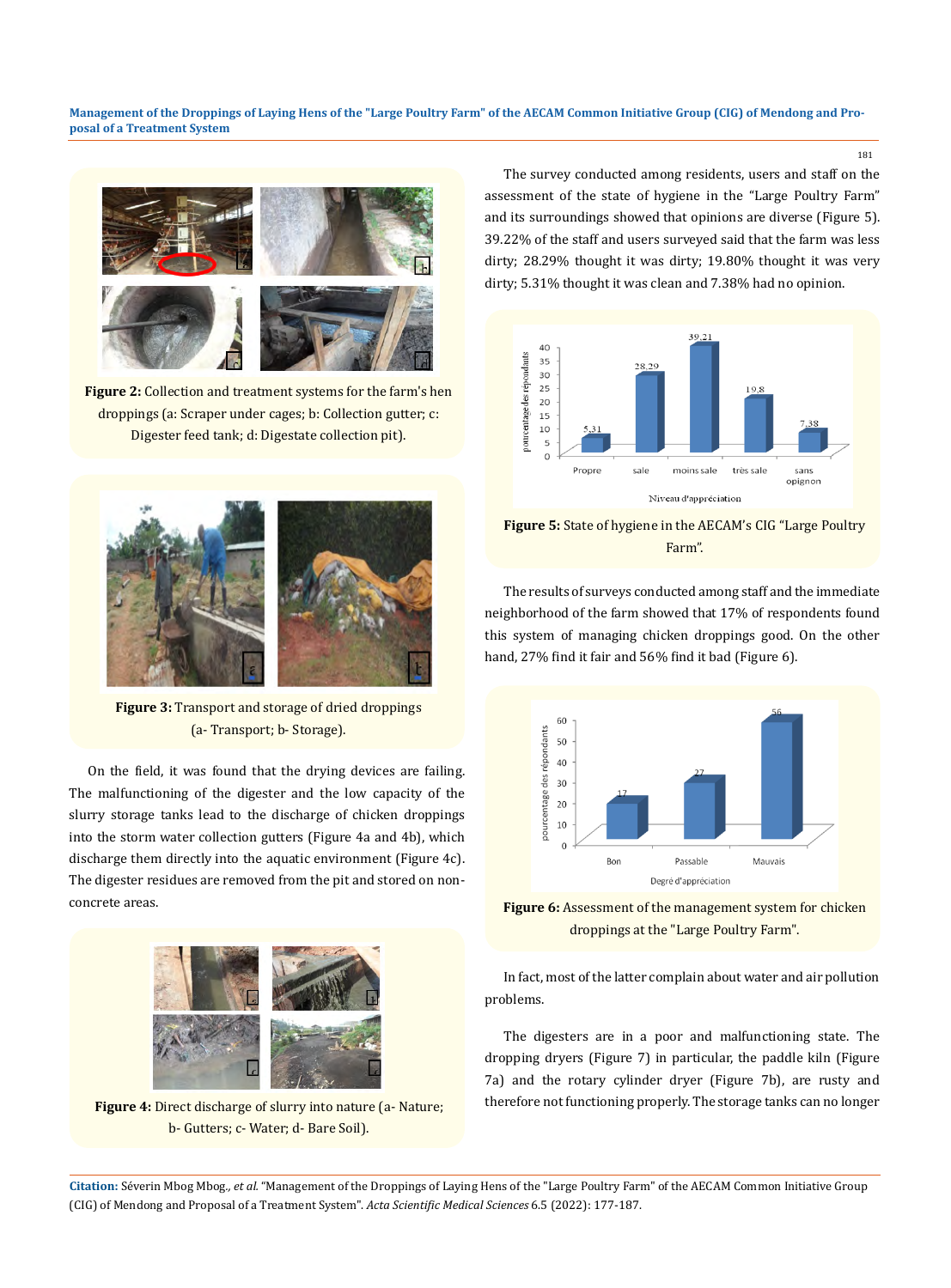

**Figure 7:** Defective drying equipment (a- Paddle oven; b- Rotary cylinder).

cope with the large quantities of droppings produced, resulting in overflows. The slurry is discharged into the rainwater drainage channels. These effluents are led into the neighboring watercourse with the resulting risks of contamination.

The potential impacts of managing laying hen droppings have been identified, and these impacts are associated with each stage of the management chain defined by the structure. This chain consists of collection, transport, treatment and finally storage (Table 1).

| <b>Impact-generating</b><br>activities | <b>Elements of</b><br>the<br>environment        | <b>Environmental</b><br><i>impacts</i>                                     |
|----------------------------------------|-------------------------------------------------|----------------------------------------------------------------------------|
| Collection                             | <b>Biophysical</b><br>environment               | Risk of soil pollution<br>Risk of water pollution<br>Risk of air pollution |
|                                        | Socio-eco-<br>nomic and<br>human<br>environment | Risk of disease<br>Employment-generating<br>activity                       |
| Transport                              | <b>Biophysical</b><br>environment               | Risk of soil pollution<br>Risk of water pollution<br>Risk of air pollution |
|                                        | Socio-eco-<br>nomic and<br>human<br>environment | Risk of disease<br>Employment-generating<br>activity                       |
| Storage                                | <b>Biophysical</b><br>environment               | Risk of soil pollution<br>Risk of water pollution<br>Risk of air pollution |
|                                        | Socio-eco-<br>nomic and<br>human<br>environment | Risk of disease<br>Employment-generating<br>activity                       |

|           |             | 182                     |
|-----------|-------------|-------------------------|
| Treatment | Biophysical | Risk of soil pollution  |
|           | environment | Risk of water pollution |
|           |             | Risk of air pollution   |
|           | Socio-eco-  | Risk of disease         |
|           | nomic and   | Employment-generating   |
|           | human       | activity                |
|           | environment |                         |



The presence of faeces on the bare soil and in the surface water (Figure 8b) constitutes a risk of pollution of the water table by infiltration. This risk of pollution could be accentuated not only by the proximity of the aquifer, but also by the cracked soils in the area.



**Figure 8:** Discharge of chicken droppings (a: Heap of droppings eroded by rainfall; b: Point of discharge of droppings into surface water).

The dumping and piling up of chicken droppings in certain corners of the farm presents an unattractive appearance, leading to the ugliness of the environment (Figure 9a), and blocking rainwater and wastewater drains. Moreover, the piling up of droppings and slurry causes fermentation. This gives off foul odors. They attract flies and mosquitoes, vectors of multiple diseases (Figure 9b). This situation exposes workers and inhabitants of the neighborhood to many risks of disease.



**Figure 9:** Damage to the aesthetic appearance of the farm (a: Pile of fresh droppings; b: Development of disease vectors at a point in the immediate environment of the farm).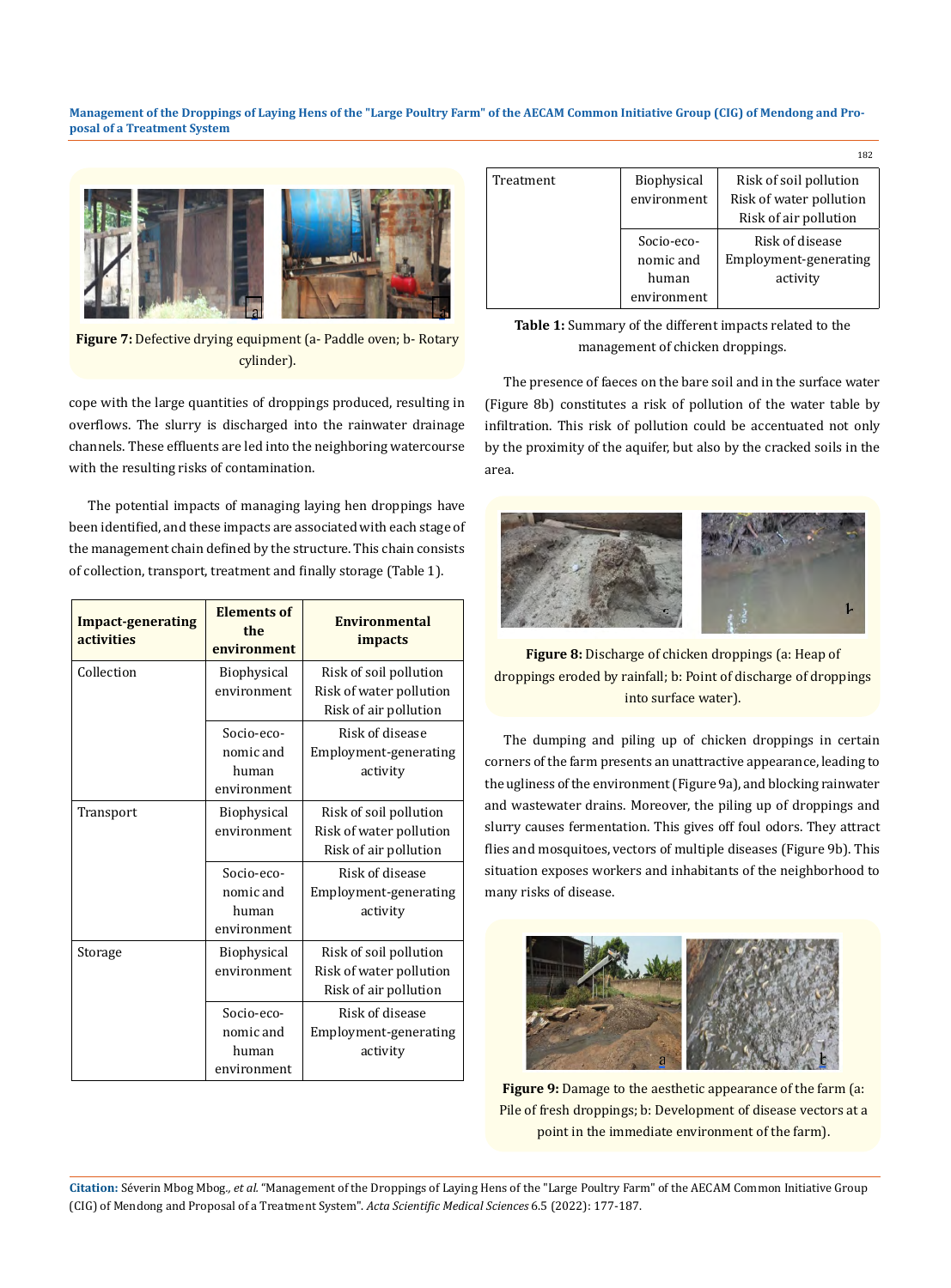The different impacts identified in the context of on-farm poultry droppings management can have positive or negative interactions with environmental components. It appears that droppings collection, transport, storage and treatment activities produce negative effects on the biophysical and socio-economic components of the environment.

The daily volume of faeces produced during the full-time operation of the "Large Poultry Farm" is 25m<sup>3</sup>; The hydraulic load (thickness of the water layer in the beds) is 0.4m; The residence time of the effluents is fixed at 14 days; The theoretical surface area of a bed has been estimated at 83.3m<sup>2</sup>; The total available surface area measured is 788m<sup>2</sup> for the construction of the works; The length, width and thickness of the two filtering layers of the bed have been fixed at 15m, 4m, 0.15m, and 0.15m respectively; The number of beds found after calculation is 12.

The beds operate in a rotating manner. After loading the first bed, it is closed to allow the second bed to be loaded. This exercise continues until the twelfth bed. The collection of dehydrated faeces begins with the first bed on the fifteenth day of stay and ends with the release of the twelfth bed. Released beds are reloaded as the collection process continues. The final moisture content after 12- 15 days of drying should be approximately 60%. The yield of a bed is about 0.8.

The bed consists of four walls made of cement chipboard of 15 X 20 X 40 stuffed. The walls are stiffened by poles. The bottom of the bed is an ordinary concrete radiator poured into two slopes of 1% oriented both towards the axis of the bed (direction of width) and downstream (direction of length). The bottom of the drying bed is lined with perforated pipes that drain the leachate. Above the drains, there are two layers of gravel and a sheet of perforated sheet metal (Figure 10) that receive the droppings and allow the liquid to seep into the drain. The effluent collected in the drainage pipes is discharged into a gutter for proper treatment before being discharged into the wild.





183

**Figure 10:** Construction of the drying bed (a- Placement of the drain; b- Placement of the gravel pack; c- Bed ready to receive the slurry; d- Bed loaded with slurry.

The proposed system has been adopted within the facility for the treatment of chicken droppings. It has been implemented and is already being used for the purpose. Figure 10 below shows some parts of the work in progress.

#### **Discussion**

The results obtained in this study revealed that in the "Large Poultry Farm" two types of droppings are essentially produced and managed as slurry and droppings. These results corroborate those obtained by Boughaba [10-20], who showed that cage and slatted systems result in the management of droppings in the form of slurry and droppings.

The frequency of collection of droppings from laying hens in the "Large Poultry Farm" of the AECAM CIG in Mendong is irregular. In fact, collections are made on Mondays, Wednesdays and Saturdays: this corresponds to collection intervals of between 2 and 3 days. These results corroborate those obtained by Coorevits (2011), who showed the combined interests of rapid evacuation of animal excrement and its methanisation. According to Quideau and Lagadec [19-41], the rapid evacuation of animal dung coupled with its methanisation is a strategy that should make it possible to reduce greenhouse gas emissions while producing renewable energy.

However, these results differ from those obtained by Drabo [26-40] in cattle and sheep fattening farms in western Burkina Faso, which showed that daily collection was most common (60%) or weekly (33%) among the farmers surveyed in the city. This difference could be explained by the type of farming conducted. According to Drabo [33], weekly collection is said to take place in areas where livestock are kept in partial confinement but where the animals spend the day grazing and only return in the evening. However, the collection frequencies recorded in the present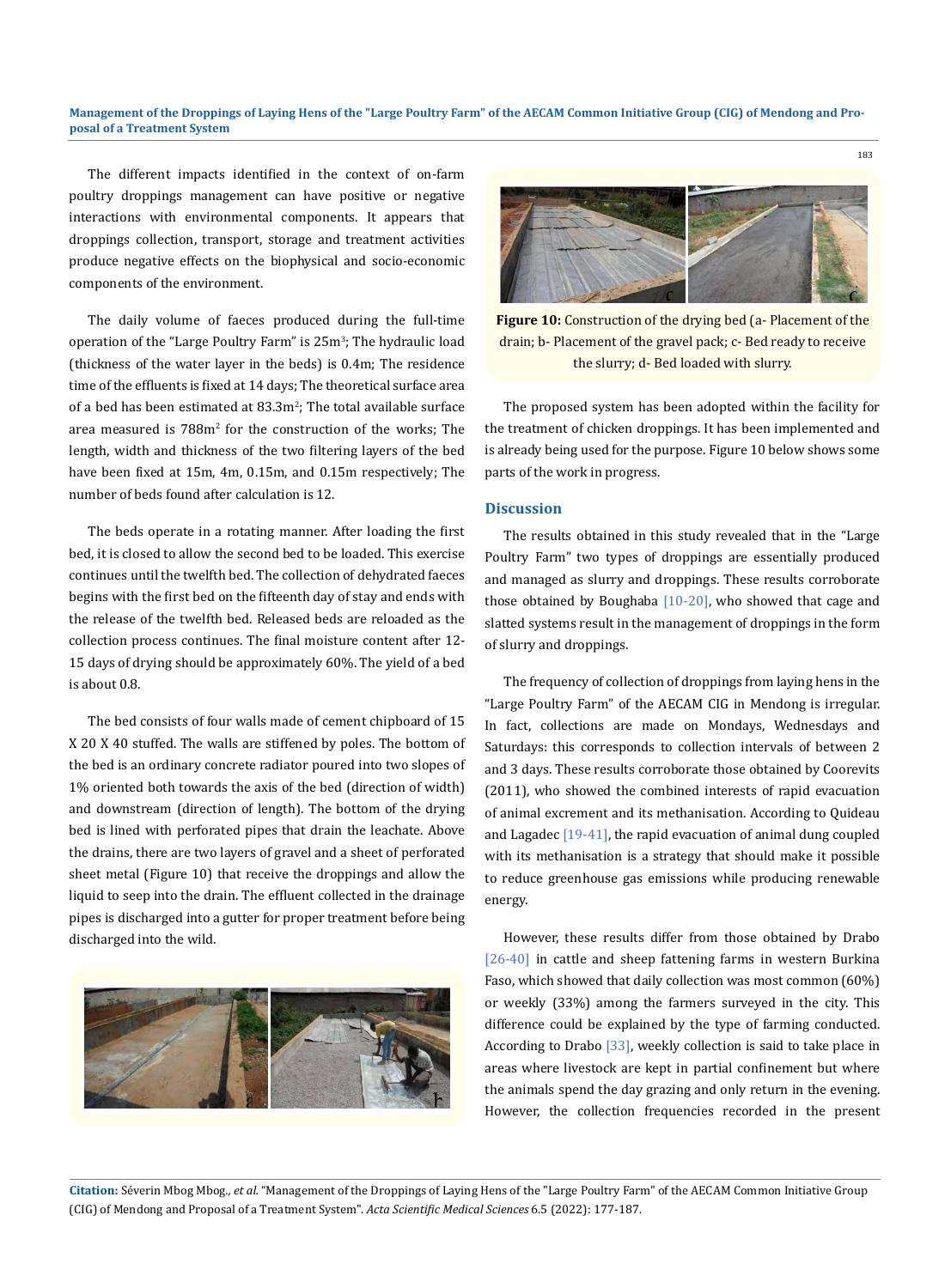research work would be related to the type of farming that is done on an industrial scale, unlike family farming units where the low number of animals would be the cause of weekly collection.

A difference in quantity was noted between the types of droppings produced at the "Large Poultry Farm". These quantities also varied according to the collection periods. In effect, the quantities of slurry produced were almost twice as large as those of droppings collected. The difference between the types of droppings produced is linked to the water concentration of these different types of droppings, which gives them different aspects. Infact, the water content of slurry is very high, which gives it a liquid appearance, unlike droppings which are generally pasty or solid, due to the low water content  $[6-39]$ .

As for the variability of the overall quantities of droppings between two collections, this could be justified by the difference in time intervals between the different collections. Thus, the quantities of droppings produced in two days are obviously lower than those produced in three days for the same number of laying hens.

The collection and treatment of chicken droppings on the farm is done using state-of-the-art equipment, including electrically operated scrapers and belts, drainage channels, trucks and digesters for treatment. Despite the presence of this equipment, the management of chicken droppings at the "Large Poultry Farm" remains problematic. Residents of the neighborhood as well as some workers deplored the emission of odors, the unsanitary conditions and the pollution of the environment. The same observation was made by Métras  $[37-41]$  who states that most of the time, poultry farms are known to be odorous.

All this is the result of an intensification of the activity and an under-designing of these units that no longer meet the functions assigned to them. According to Fall and Moustier [20-32], intensification of livestock farming in urban areas leads to a production of droppings that is not correlated with the installation of efficient sanitation structures, which often leads to a degradation of the urban environment.

It is therefore necessary to find alternative solutions for the sustainable management of these wastes and the protection of the environment and human health.

Potential impacts related to the management of chicken droppings on the "Large Poultry Farm" include degradation of air quality, degradation of groundwater and surface water quality, soil pollution, landscape alteration, poisoning of fauna and flora, and human exposure. These results are in line with those obtained by Moller., *et al*. [13-26] who found that pig droppings, collected as slurry, are rapidly subjected to aerobic and anaerobic decomposition processes resulting in the emission of methane to the atmosphere.

Spills from the transition basin, the digester and the drainage gutters have caused concern among residents of the neighborhood and even workers. These effects have been highlighted by various authors [1-41]. These authors have shown that the effects of air pollution are of two kinds: one toxic, the consequence of which is long term, and the other uncomfortable, which is immediate. Assuming that it is the toxic and uncomfortable aspects that these authors wanted to raise.

Furthermore, the open air storage of manure as practiced within the "Large Poultry Farm" constitutes a health risk for workers and neighboring populations. In effect, the storage of droppings plays a significant role in the spread and transmission of numerous diseases such as respiratory infections like chronic bronchitis, emphysema, head colds, etc. In addition, during the rainy season, animal dung is a breeding ground for mosquitoes [17].

Pollution of surface and ground water in the vicinity of the farm would emanate from the discharge of chicken droppings observed. These spills could lead to serious disturbances to the fauna and flora of this surface water. In effect, whether the water is surface, continental or coastal, the elements (N and P in particular) arrive there after the leaching of soluble compounds or particle runoff. When these flows exceed the purification capacities of ecosystems, surface waters undergo eutrophication, leading to a loss of biodiversity, excessive algal growth and nuisance to recreational activities [16-33]. Poultry droppings present a major ecological problem, as they cannot be incorporated into the soil in a fresh state because of the pathogens they contain and their nitrogen content [10-40].

Anaerobic fermentation processes in appropriate digesters (biomethanisation) would allow better management of poultry droppings, preservation of the environment and diversification

**Citation:** Séverin Mbog Mbog*., et al.* "Management of the Droppings of Laying Hens of the "Large Poultry Farm" of the AECAM Common Initiative Group (CIG) of Mendong and Proposal of a Treatment System". *Acta Scientific Medical Sciences* 6.5 (2022): 177-187.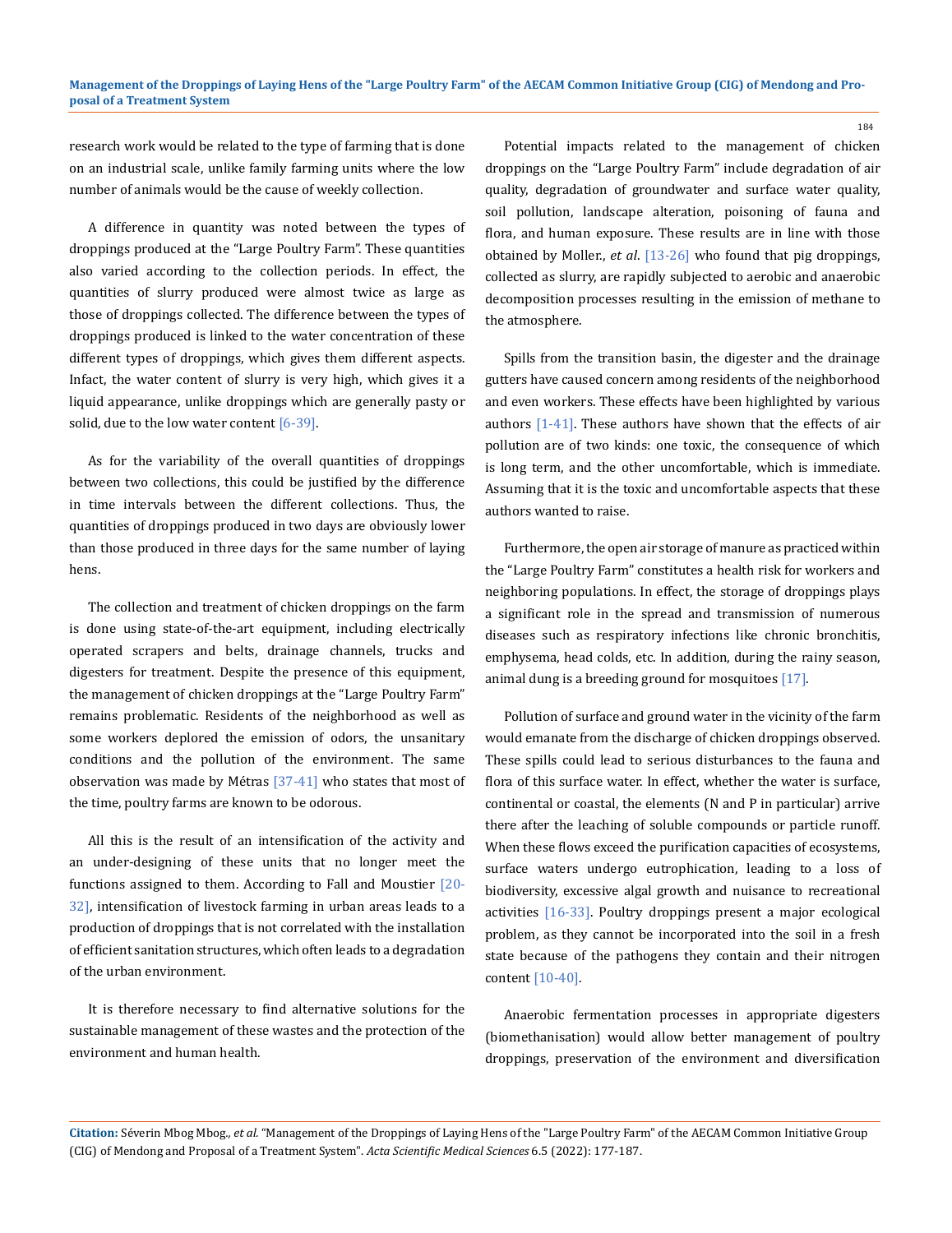of energy resources (alternative energy). These processes could produce energy at lower cost for cooking, heating and lighting, and fertilizers with high fertilizing potential (stabilized sludge) as soil improvers for agricultural land [11-26]. However, such systems require proper designing and regular maintenance.

The failure of this system in the " Large Poultry Farm " of the AECAM CIG of Mendong enables us to think of less demanding and easily manageable alternatives. Non-planted drying beds could thus contribute to the dehydration of poultry droppings produced at the " Large Poultry Farm" and thus allow for better management of these droppings and environmental protection. Dehydration technics using drum ovens and paddle dryers are expensive for developing countries. Natural dewatering does not use fuel. The drying bed has more advantages than the previous methods. In this case the drying is natural and rapid, and outside the building, which reduces pungent odors due to the emission of ammonia into the building and the atmosphere [41].

#### **Conclusion**

The general objective of this research work was to evaluate the management of droppings from laying hens at the "Large Poultry Farm" of AECAM's CIG in Mendong in order to propose a treatment system.

The farm produces large quantities of poultry droppings whose management is a concern for the promoter who is faced with defective treatment devices. The workers in charge of managing this type of waste say that they are more or less aware of the environmental impact of the droppings. The management of chicken droppings generates environmental impacts, including air, water and soil pollution. Collection and transport have less environmental impact than storage and treatment. Current droppings management poses a risk of air pollution, groundwater contamination, fauna, flora and humans. Surface waters in the vicinity of the farm receive continuous and uncontrolled discharges of droppings. Thus, the current management of laying hen droppings on the "Large Poultry Farm" is not environmentally sound. This management is not in line with the requirements of the law of 5 August 1996, which stipulates in article 42 that "waste must be managed in an ecologically rational manner in order to eliminate or reduce its harmful effects on human health, natural resources, fauna and flora, and on the quality of the environment in

general. In effect, it is the cause of the ugliness of the landscape of the study area, the degradation of the quality of surface water, and the pollution of the soil and air.

The interaction matrix between the sources of impacts and the components of the environment shows that the gases emitted can act in the vicinity or on larger geographical scales. Air, soil and water pollution are however reversible.

The proposed system for the treatment of poultry droppings is an unplanted drying bed. Compared to other known systems, it has advantages in terms of design, construction and operation.

# **Conflict of Interest**

The authors declare that they have no conflict of interest.

# **Bibliography**

- 1. Aira M and Dominguez J. "C to N ratio strongly effects populations strucuture of Eisenia Foetida in vermicomposting systems". *Bioresource Technology*. Accessed from Science Direct (2016).
- 2. Atiyeh R. "Effects of vermi composts and composts on plant growth in horticultural container media and soil" (2015).
- 3. Anonymous. "Role of the veterinarian in the sustainable development and preservation of the environment". Abstracts of scientific presentations,  $3<sup>rd</sup>$  Congress of the African Veterinary Association, 28, 29 and 30 September 2009, Yaoundé - Cameroon (2009).
- 4. Anonymous. "Cattle breeding and the environment: a practical guide". Ministry of Agriculture, ITEB (2016): 64.
- 5. Anonymous. "Organic fertilizers. Science and technology of the year 2035". ADAS. (2014): 124.
- 6. Anonymous. "Study of the organic fertilizer market; study carried out on behalf of OFIVAL (Office Interprofessionnel de Viande France)". ITAVI and ITP (2005): 55.
- 7. Anonymous. "Poultry farming and respect for the environment". Sciences et Techniques Avicoles, n° hors-série (2021): 44.
- 8. Anonymous. "Estimation of nitrogen-phosphorus-potassiumcalcium-copper- and zinc discharges from poultry farms: Influence of feed management and animal housing on the nature and management of faeces". CORPEN (2006): 55.

**Citation:** Séverin Mbog Mbog*., et al.* "Management of the Droppings of Laying Hens of the "Large Poultry Farm" of the AECAM Common Initiative Group (CIG) of Mendong and Proposal of a Treatment System". *Acta Scientific Medical Sciences* 6.5 (2022): 177-187.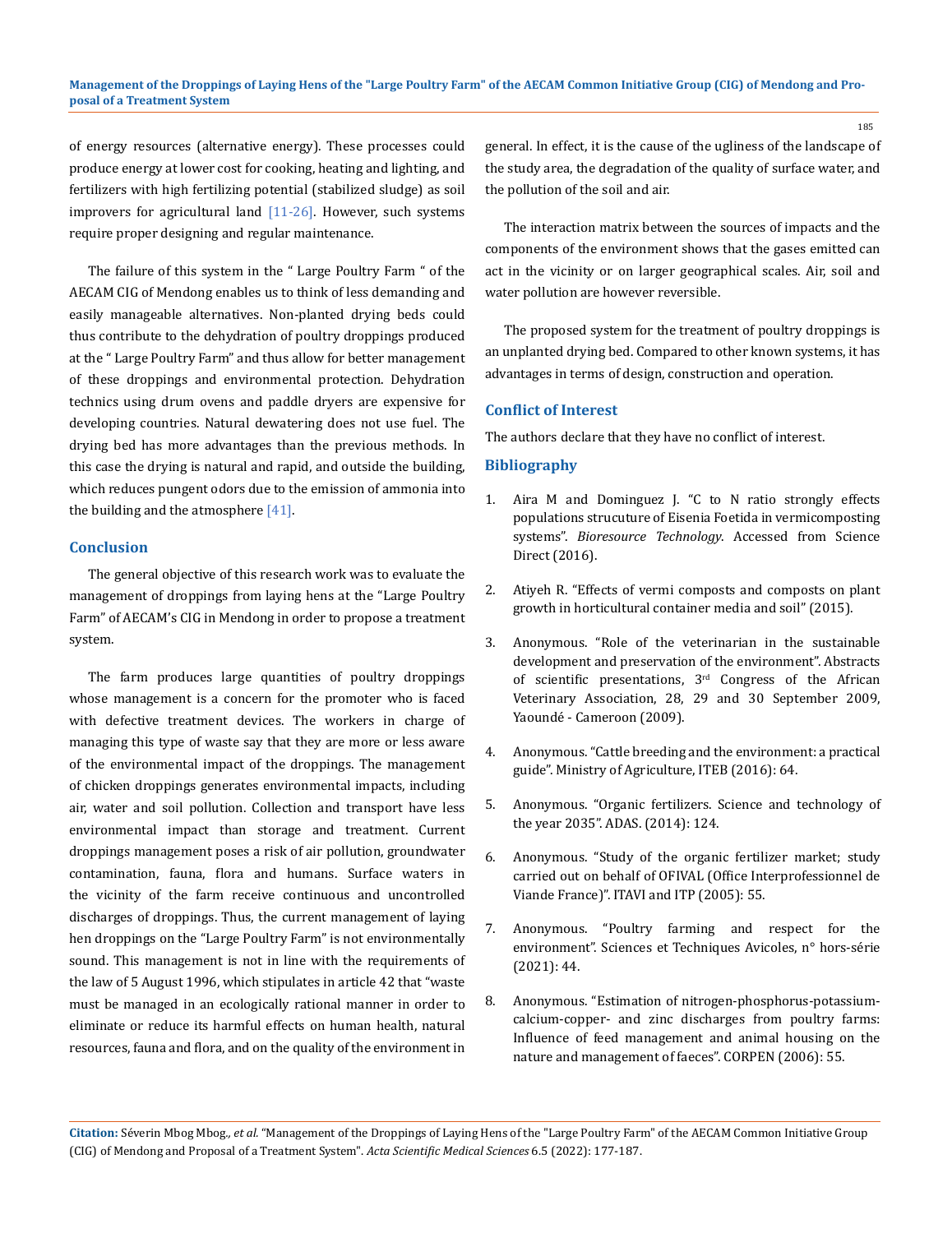- 9. Anonymous. Estimation of nitrogen-phosphorus-potassiumcalcium-copper- and zinc discharges from poultry farms. ITAVI (2013): 62.
- 10. Anonyme. "Livestock's long shadow". Rapport FAO (2006): 416.
- 11. Audouin L. "Industrial treatment of livestock manure in SNVIMA, environmental quality and animal production". R.ROSSET, PARIS (2019): 200-230.
- 12. Beche JM. "Cattle breeding: a practical guide". ITEB, PARIS (2017): 150.
- 13. Barro B and Lekefack. "Impact of urban waste on the food and health of farm animals: specific case of plastic bags in the city of Bobo-Dioulasso". Engineering dissertation. Institute of Rural Development, Polytechnic University of Bobo-Dioulasso (2015): 60.
- 14. Boughaba R. "Study of the management and valorization of droppings by vermicomposting in the willaya of Constantine". Magister's Thesis in Ecology and Environment, University of Mentouri Constantine (2012): 79.
- 15. Chedad K and Assobhei O. "Study of the survival of fecal contamination bacteria (Fecal coliforms) in the waters of the oyster farming zone of the Oualidia lagoon (Morocco)". *Bulletin of the Scientific Institute* 29 (2007): 71-79.
- 16. Coorevits T. "Combined interests of rapid evacuation of excreta and their methanization". Dissertation de fin d'étude, Institut Polytechnique La Salle Beauvais (2011): 81.
- 17. Daoudi MA. "Evaluation of the management of medical and pharmaceutical solid waste at Hassan II Hospital in Agadir, Morocco" (2008): 48-56.
- 18. Drabo A. "Diagnosis of cattle and sheep fattening practices in western Burkina Faso. Thesis of engineer in agricultural extension". Institute of Rural Development, Polytechnic University of Bobo-Dioulasso (2011): 50.
- 19. Fall A and Moustier P. "The dynamics of urban agriculture: characterization and evaluation in "Sustainable development of urban agriculture in Francophone Africa: issues, concepts and methods". ClRAD/IDRC (2015): 23-44.
- 20. Farinet JL and Niang S. "The recycling of waste and effluents in urban agriculture in "Sustainable development of urban agriculture in Francophone Africa: challenges, concepts and methods". ClRAD/IDRC (2014): 143-170.
- 21. Fecteau M and Mbog Mbog S. "Comparative analysis of the scoring methods of environmental impact assessments". Research report, Université du Québec à Montréal (2018): 119.
- 22. French A., *et al*. "Multivariate Analysis of Variance (MANOVA)" (2015).
- 23. Gbinlo RE. "Organization and financing of household waste management in cities in Sub-Saharan Africa: Case of the city of Cotonou in Benin". Doctoral thesis 3rd cycle. University of Orleans in Economics (2015): 217.
- 24. Grigatti M., *et al*[. "Evolution of organic matter from sewage](https://pubmed.ncbi.nlm.nih.gov/14592746/)  [sludge and garden trimming during compositing".](https://pubmed.ncbi.nlm.nih.gov/14592746/) *Bioressource Technology* [91 \(2004\): 163-169.](https://pubmed.ncbi.nlm.nih.gov/14592746/)
- 25. JM Paillat. "Modelling of biomass flows and fertility transfers - the case of livestock manure management on Reunion Island". Restitution of the work of Atp 99/60. Proceedings of the seminar, 19-20 June 2002, Montpellier, France, CIRAD, Colloques, CD-ROM (2013).
- 26. Laos F., *et al*[. "Composting of fish offal and biosolids in](https://www.sciencedirect.com/science/article/abs/pii/S096085240100150X)  northwestern Patagonia". *[Bioresource Technology](https://www.sciencedirect.com/science/article/abs/pii/S096085240100150X)* 81 (2012): [179-186.](https://www.sciencedirect.com/science/article/abs/pii/S096085240100150X)
- 27. (ed.) and Faure Guy (ed.). "Agricultures of the savannahs of North Cameroon, towards a solidarity development of the savannahs of Central Africa: Workshop of exchange agricultures of the savannahs of north-Cameroon: towards a solidarity development of the savannahs of Central Africa". CIRAD. Garoua, Cameroon 25-29 November (2016): 239242.
- 28. Métras R. "Uses and health hazards microbiology related to livestock manure". Thesis, National Veterinary School of Lyon (2017): 57.
- 29. Montangero A and Strauss M. "Faecal Sludge Treatment". EAWAG/SANDEC (2018): 34.
- 30. Mustin M and Lekefack J. "Compost, management of organic matter". F. Dubuse (2015): 54.
- 31. Moller HB., *et al*[. "Biological degradation and greenhouse](https://pubmed.ncbi.nlm.nih.gov/14964355/)  [gas emissions during pre-storage of liquid animal manure".](https://pubmed.ncbi.nlm.nih.gov/14964355/)  *[Journal of Environmental Quality](https://pubmed.ncbi.nlm.nih.gov/14964355/)* 33 (2004): 27-36.
- 32. Ngnikam E and Tanawa E. "African cities face their waste". University of Technology of Belfort-Montbéliard (2006): 288.

**Citation:** Séverin Mbog Mbog*., et al.* "Management of the Droppings of Laying Hens of the "Large Poultry Farm" of the AECAM Common Initiative Group (CIG) of Mendong and Proposal of a Treatment System". *Acta Scientific Medical Sciences* 6.5 (2022): 177-187.